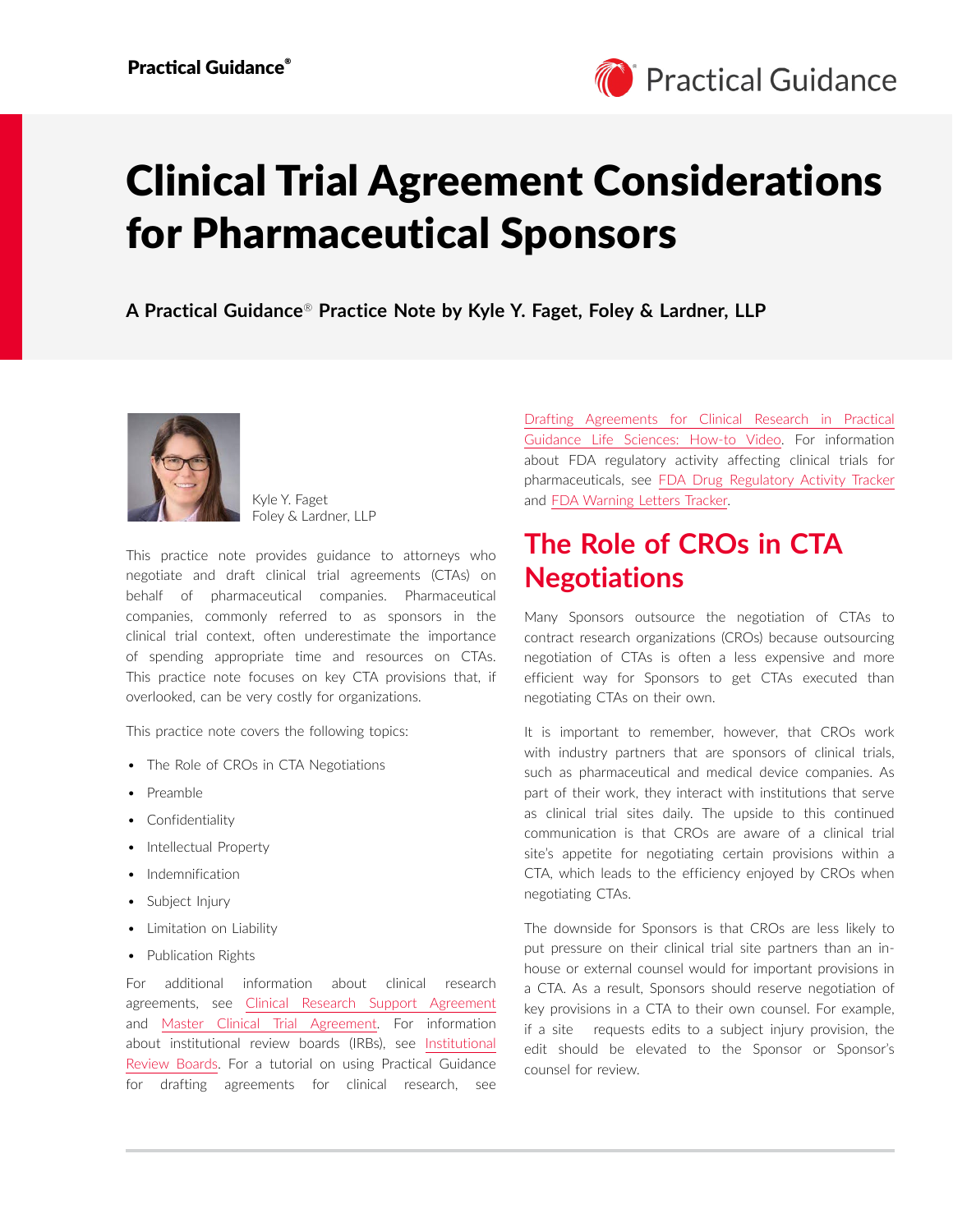Similarly, if a CRO provides its template CTA for use by a Sponsor, a Sponsor should have that template reviewed by Sponsor's counsel. Important CTA provisions and considerations applicable to such provisions are explored in detail below.

For information about CRO agreements and the role of CROs, see [Contract Research Organization Agreements.](https://advance.lexis.com/open/document/lpadocument/?pdmfid=1000522&pddocfullpath=%2Fshared%2Fdocument%2Fanalytical-materials%2Furn%3AcontentItem%3A5WK3-9Y11-F8D9-M2K7-00000-00&pdcontentcomponentid=500749&pdteaserkey=sr0&pditab=allpods&ecomp=ztrg&earg=sr0)

## **Preamble**

The CTA preamble is often where the principal investigator (PI), the physician clinician who has regulatory responsibilities for overseeing the conduct of a clinical trial, is either included as a party or not. In practice, PIs are often not a party to the CTA and as a result, the CTA should include a provision that clarifies that the site has the authority to bind the PI. This is typically accomplished by making clear in a substantive section of the CTA (in other words, not the preamble) that the PI is an employee of the site. Additionally, when the PI is not a party (does not sign) to the CTA, the CTA should include a "Read and Acknowledged" signature block for the PI because it is important to confirm that the PI is aware of and acknowledges their responsibilities under the CTA. This avoids the possibility that a PI will claim to be unaware of a responsibility arising under the CTA. If the PI is affiliated with and not an employee of the site, the PI must be a party to the agreement because the PI will not be covered under the site's insurance, but rather will have separate liability coverage.

## **Confidentiality**

Sites often request a two-way confidentiality provision. Unless it is absolutely necessary to accept this provision, Sponsors should only agree to a one-way confidentiality provision. The reason for this is quite simple: PIs and sub-investigators are often very open with their ideas, which can really only serve to contaminate a Sponsor's intellectual property. Sponsors have invested significant capital in developing their proprietary products and do not want a site or a PI claiming that they contributed to the resulting intellectual property or to a new proprietary product developed by the Sponsor in the future. Sponsors do not typically want or need site confidential information because the Sponsor has developed its proprietary products on its own without the collaboration of the site or the PI. Drawing this boundary up front via contract helps protect Sponsor from unintended consequences. Well-informed sites may push back on a one-way confidentiality provision claiming that any intellectual property disclosures would need confidential treatment. While a valid concern, a narrow disclosure such as an intellectual property disclosure should not justify wholesale confidentiality protection and drafters can limit the scope of confidentiality that applies to the site to include intellectual properly disclosures only.

The following is an example of confidentiality language for a CTA:

"Confidential Information" means (a) any and all scientific, technical, business, regulatory, or financial information in whatever form (written, oral, electronic or visual) that is delivered or otherwise disclosed to Site or PI, by or on behalf of Sponsor or its affiliates, including the protocol, the Investigators' drug brochure, information contained in or comprised of materials provided to Site by Sponsor, and the financial terms of this Agreement; (b) all approvals and correspondence with or from an IRB or other entities with oversight responsibilities for the Study, including ethics committees or data safety monitoring committees, all Study correspondence, all Study Drug and accountability forms, and all case report forms (collectively, the "Study Documentation"); and (c) all Study Data; provided, however, that Site and PI may use and/or publish Study Data solely in accordance with the publication provisions of this Agreement.

## **Intellectual Property**

Not surprisingly, Sponsors want to own anything, and everything related to the drug that is the subject of the study (Study Drug). Sponsors should make clear in the CTA that ownership includes the following:

- A method of predicting responsiveness to the Study Drug (and any diagnostic method or product related to it)
- Compositions or formulations comprising Study Drug
- A new method of manufacturing, administration, or dosing scheme for Study Drug -or-
- New uses, enhancements, or improvements of Study Drug

Sponsors should also make clear that anything that uses or relies upon Sponsor's confidential information, such as a new use of Sponsor's investigational product or a new product developed by the site or PI, will be the sole and exclusive property of Sponsor. Together, these will be Sponsor inventions, for example, intellectual property that belongs to the Sponsor.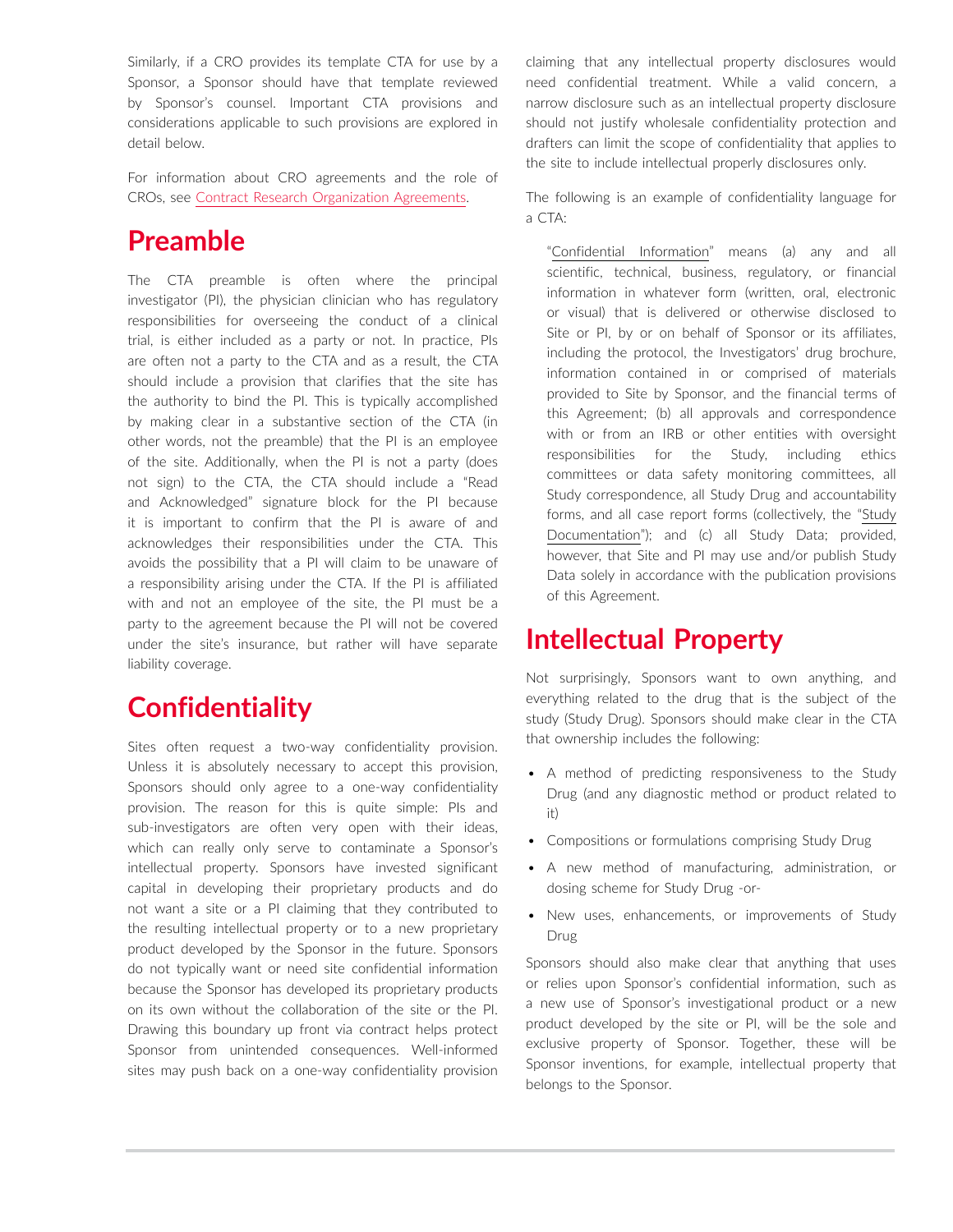Sponsors should acknowledge in a CTA that a small number of inventions may arise in the context of a clinical trial that are not Sponsor inventions. These may include an improvement to research workflows within the site or ways to organize study subject information within the site. In a CTA, anything other than a Sponsor invention may be considered an "Other Invention." These inventions are typically owned in accordance with U.S. patent law.

In addition to inventions, Sponsors will want to own the study data. It is customary for Sponsor to permit sites to use study data for internal, noncommercial research purposes and for patient care. Sponsors will want to ensure that a site's use of study data is appropriately limited. For example, study data should be non-sublicensable and in no way benefit any third-party entity.

The following is an example of IP language for a CTA:

Inventions that relate to (i) the Study Drug, including without limitation, a method of predicting responsiveness to Study Drug (and any diagnostic method or product related thereto), compositions or formulations comprising Study Drug, a new method of manufacturing, administration or dosing scheme for Study Drug, or new uses, enhancements or improvements of Study Drug, or (ii) Sponsor's Confidential Information will be the sole and exclusive property of Sponsor (collectively, the "Study Drug Inventions").

Inventions that are not Study Drug Inventions (the "Other Inventions") will be owned in accordance with inventorship as determined under U.S. patent law.

For information about patents in drug development, see [Pre-litigation Preparation and Strategy for Pharmaceutical](https://advance.lexis.com/open/document/lpadocument/?pdmfid=1000522&pddocfullpath=%2Fshared%2Fdocument%2Fanalytical-materials%2Furn%3AcontentItem%3A5T0K-NF71-JJ6S-64GM-00000-00&pdcontentcomponentid=500749&pdteaserkey=sr0&pditab=allpods&ecomp=ztrg&earg=sr0)  [Product Patents and Exclusivity](https://advance.lexis.com/open/document/lpadocument/?pdmfid=1000522&pddocfullpath=%2Fshared%2Fdocument%2Fanalytical-materials%2Furn%3AcontentItem%3A5T0K-NF71-JJ6S-64GM-00000-00&pdcontentcomponentid=500749&pdteaserkey=sr0&pditab=allpods&ecomp=ztrg&earg=sr0) in the Practical Guidance Intellectual Property & Technology practice area.

# **Indemnification**

Indemnification is one of the most heavily negotiated terms in any agreement and CTAs are no exception.

The acceptable terms of CTA indemnification provisions tend to vary over time. For example, academic institutions used to readily offer indemnification unless constrained by applicable state law. Currently, however, many academic institutions refuse to offer indemnification because sites don't want to incur financial obligations as a result of performing clinical trial services. If this is the case, it is important that Sponsors receive, at the very least, a statement by the site that it will remain responsible for the acts and omissions of site indemnitees.

Note that private, not-for-profit institutions do not have the same justifications as academic institutions for not offering indemnification and should be willing to offer indemnification as part of a just allocation of risk as between the parties. If a party is unwilling to offer indemnification, whether to move forward with contracting is ultimately a business decision.

Sponsors are expected to indemnify sites. Importantly, however, Sponsors should ensure that they are indemnifying only for third-party claims. Sponsors do not want to have to indemnify for first-party claims. A site can always sue for first-party claims.

Also consider the following with respect to indemnification:

- Sponsors will want to limit their liability to claims that occur as the direct result of the Study Drug.
- Sites may wish to limit the scope of indemnification by excluding claims that are the result of the natural progression of the disease or another underlying condition.
- Sponsors may refuse to indemnify for third-party claims if the study subject failed to follow the directions provided by the PI or the Sponsor and the applicable informed consent.
- Sponsors will want to limit indemnification to the extent a claim is the result of the institution or PI's negligence, willful misconduct, breach of the CTA, or an applicable law, regulation, or guidance.

More and more sites are asking to be indemnified for thirdparty claims of intellectual property infringement related to the Study Drug or protocol. This is not an unreasonable request. Sponsors will have to determine whether to attempt to limit the recovery possible for such claims.

The following is an example of indemnification language for a CTA:

Sponsor agrees to indemnify, defend and hold harmless Institution, its trustees, directors, officers, employees (including Investigator), Study Personnel and agents (collectively, the "Institution Indemnitees") against any third party claims, including reasonable attorney's fees for defending those claims (each, a "Claim"), to the extent a Claim arises out of or relates to (a) any theory of product liability concerning the Study Drug; or (b) any side-effect or adverse reaction, illness or injury directly resulting from (i) use of the Study Drug in the Study, or (ii) a procedure specified in the Protocol that the Study Subject would not have undergone but for such Study Subject's participation in the Study. The foregoing indemnity will not apply to the extent a Claim arises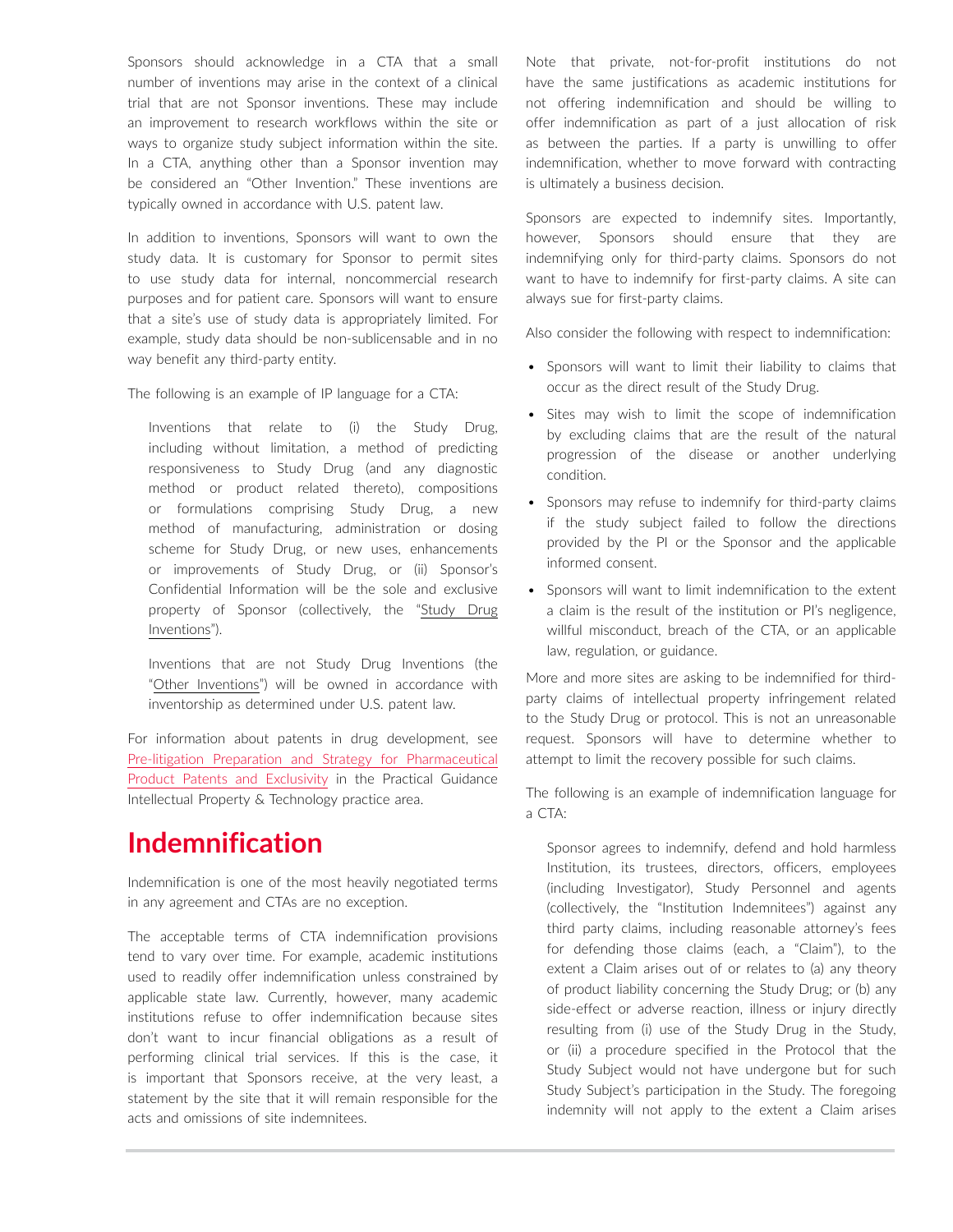out of or relates to (1) an Institution Indemnitee's (A) negligence or willful misconduct or (B) failure to comply with an applicable law or regulation or adhere to the terms of the Protocol or any written instructions from Sponsor or its designee; (2) a claim related to a drug or product other than the Study Drug; or (3) Institution's or Investigator's failure to adhere to the terms of this Agreement.

Institution agrees to indemnify, defend and hold harmless Sponsor and its directors, officers, employees and agents (collectively, the "Sponsor Indemnitees") against any Claim to the extent such Claim arises out of or relates to (a) an Institution Indemnitee's (i) negligence or willful misconduct or (ii) failure to adhere to the terms of the Protocol, or any written instructions from Sponsor or its designee; or (b) Institution's or Investigator's failure to adhere to the terms of this Agreement.

# **Subject Injury**

Almost all sites will require that Sponsors pay for the costs associated with injury to a study participant when the injury occurs as a result of the Study Drug or a nonstandard of care procedure. Sponsors can limit their liability under this "subject injury" provision by drafting the provision to include only injuries that occur as the direct result of the Study Drug.

Sponsors can also make clear that reimbursement from the Sponsor to the site for expenses incurred by the site as a result of subject injuries will include the "usual and customary" rates of the site for the "reasonable and necessary" out-of-pocket medical expenses in excess of a study subject's commercial medical or hospital insurance that are incurred by the site for the diagnosis and treatment of the injury.

Sponsors must be careful to not include Medicare as a potential payor because doing so risks violating the Medicare Secondary Payor (MSP) rule, which requires that Medicare be the secondary payor in specified instances of dual healthcare coverage. Here, the Sponsor is considered an instance of healthcare coverage. Note also that a number of private insurers are drafting policies that mirror the Medicare Secondary Payor rule.

More and more, Sponsors are expected to pay the full amount of a subject injury without respect to payor source. Indeed, some sites as a matter of institutional policy will require that Sponsors pay for a subject's injury without submitting a claim to any available insurance source. Additionally, some sites have gone so far as to require that any injury, regardless of whether the injury is the result of the Study Drug or a nonstandard of care procedure, be covered by the Sponsor.

One critical consideration when drafting subject injury provisions is confirming that the language agreed to in the CTA mirrors that of the informed consent forms provided to study participants. Sponsors have been known to spill a lot of ink during negotiation of subject injury in the CTA but failing to make adjustments to the informed consent. If the informed consent says that a Sponsor will broadly cover injuries sustained in a clinical trial, a study subject has a basis for collecting for such injuries.

The following is an example of subject injury language for a CTA:

#### Sponsor will:

(a) reimburse Institution, at usual and customary rates, for the reasonable and necessary out-of-pocket medical expenses in excess of a Study Subject's commercial medical or hospital insurance, that are incurred by Institution for the diagnosis and treatment of (i) adverse reactions directly resulting from use of the Study Drug in accordance with the Protocol; and (ii) injuries arising directly from a procedure that the Study Subject would not have undergone but for such Study Subject's participation in the Study; provided, that such adverse reactions or injuries are not attributable to (1) an Institution Indemnitee's negligence, willful misconduct or failure to adhere to an applicable law or regulation, the Protocol, or Sponsor's or its designee's written instructions; or (2) a pre-existing medical condition of the Study Subject or his/her underlying disease; and

(b) reimburse a Study Subject for any injuries sustained as a direct result of Study Subject's participation in the Study in accordance with the terms of the Informed Consent Form.

## **Limitation on Liability**

Whenever possible, Sponsors should limit their liability under the terms of a CTA. Many sites will ask that certain provisions of the CTA be carved out of the limitation, including indemnification and intellectual property infringement claims. Regardless, a Sponsor will want to ensure that it will not be liable for indirect, incidental, special, punitive, or consequential damages arising out of the clinical trial.